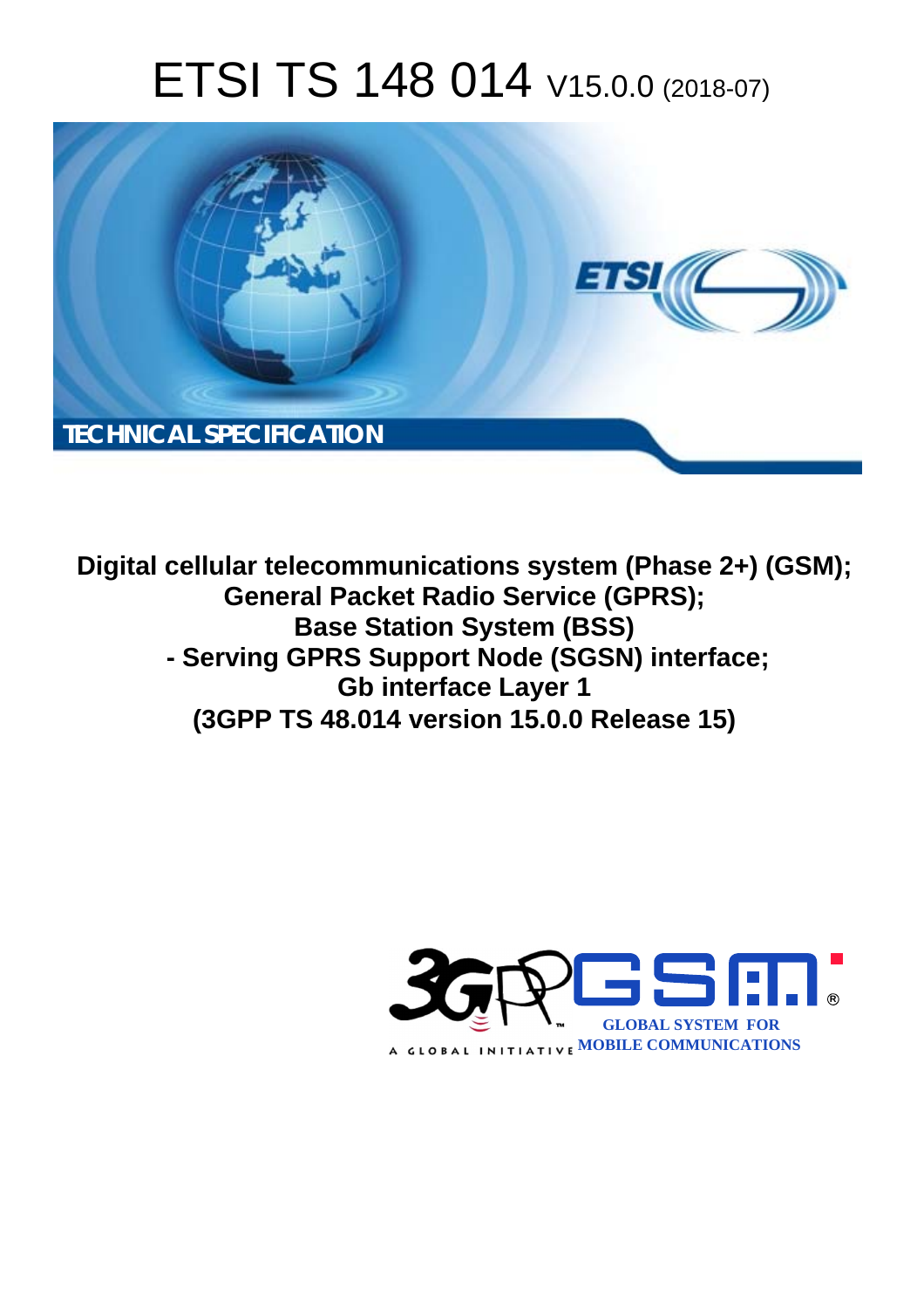Reference RTS/TSGR-0648014vf00

> Keywords GSM

#### *ETSI*

#### 650 Route des Lucioles F-06921 Sophia Antipolis Cedex - FRANCE

Tel.: +33 4 92 94 42 00 Fax: +33 4 93 65 47 16

Siret N° 348 623 562 00017 - NAF 742 C Association à but non lucratif enregistrée à la Sous-Préfecture de Grasse (06) N° 7803/88

#### *Important notice*

The present document can be downloaded from: <http://www.etsi.org/standards-search>

The present document may be made available in electronic versions and/or in print. The content of any electronic and/or print versions of the present document shall not be modified without the prior written authorization of ETSI. In case of any existing or perceived difference in contents between such versions and/or in print, the only prevailing document is the print of the Portable Document Format (PDF) version kept on a specific network drive within ETSI Secretariat.

Users of the present document should be aware that the document may be subject to revision or change of status. Information on the current status of this and other ETSI documents is available at <https://portal.etsi.org/TB/ETSIDeliverableStatus.aspx>

If you find errors in the present document, please send your comment to one of the following services: <https://portal.etsi.org/People/CommiteeSupportStaff.aspx>

#### *Copyright Notification*

No part may be reproduced or utilized in any form or by any means, electronic or mechanical, including photocopying and microfilm except as authorized by written permission of ETSI. The content of the PDF version shall not be modified without the written authorization of ETSI. The copyright and the foregoing restriction extend to reproduction in all media.

> © ETSI 2018. All rights reserved.

**DECT**TM, **PLUGTESTS**TM, **UMTS**TM and the ETSI logo are trademarks of ETSI registered for the benefit of its Members. **3GPP**TM and **LTE**TM are trademarks of ETSI registered for the benefit of its Members and of the 3GPP Organizational Partners. **oneM2M** logo is protected for the benefit of its Members.

**GSM**® and the GSM logo are trademarks registered and owned by the GSM Association.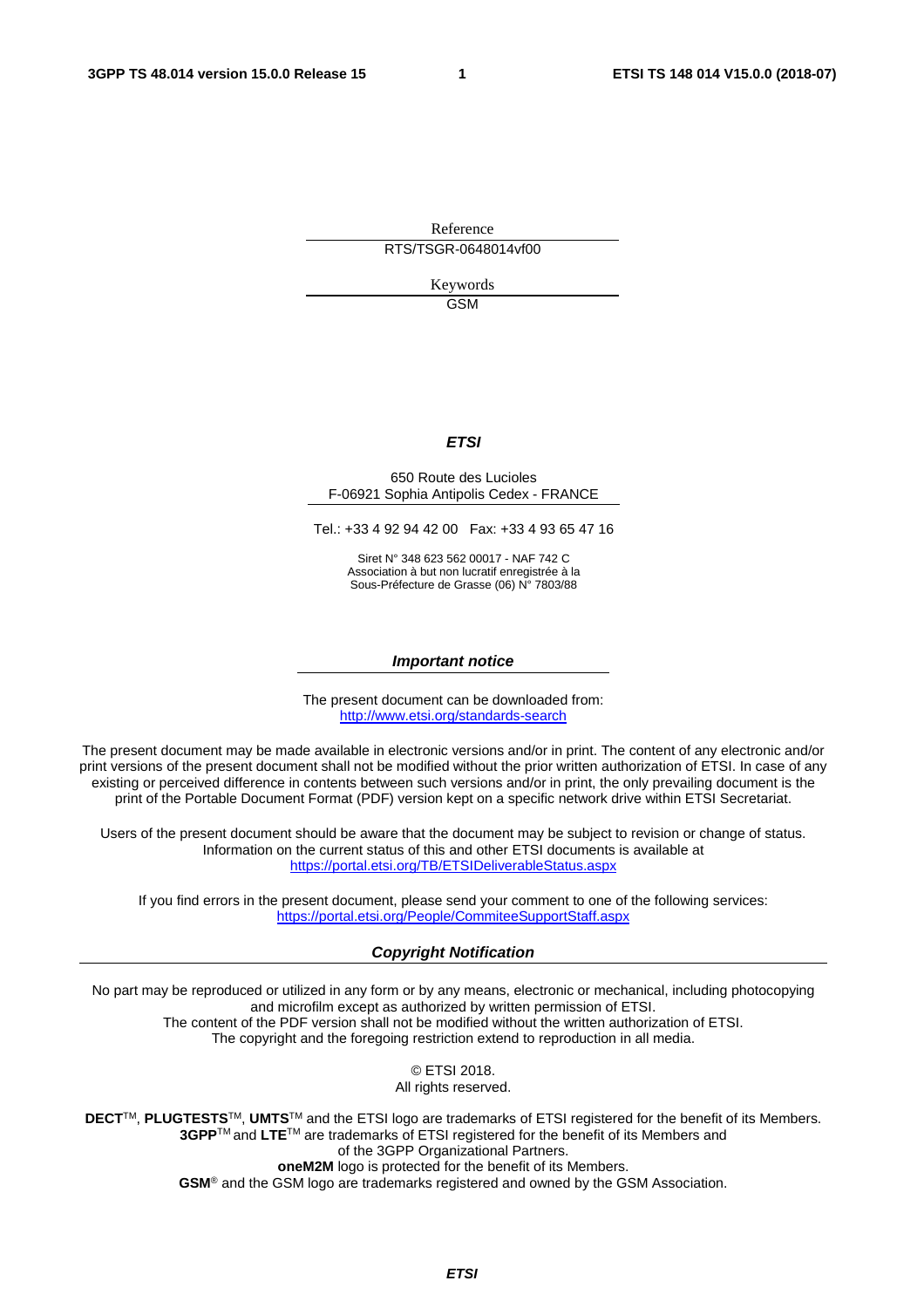### Intellectual Property Rights

#### Essential patents

IPRs essential or potentially essential to normative deliverables may have been declared to ETSI. The information pertaining to these essential IPRs, if any, is publicly available for **ETSI members and non-members**, and can be found in ETSI SR 000 314: *"Intellectual Property Rights (IPRs); Essential, or potentially Essential, IPRs notified to ETSI in respect of ETSI standards"*, which is available from the ETSI Secretariat. Latest updates are available on the ETSI Web server ([https://ipr.etsi.org/\)](https://ipr.etsi.org/).

Pursuant to the ETSI IPR Policy, no investigation, including IPR searches, has been carried out by ETSI. No guarantee can be given as to the existence of other IPRs not referenced in ETSI SR 000 314 (or the updates on the ETSI Web server) which are, or may be, or may become, essential to the present document.

#### **Trademarks**

The present document may include trademarks and/or tradenames which are asserted and/or registered by their owners. ETSI claims no ownership of these except for any which are indicated as being the property of ETSI, and conveys no right to use or reproduce any trademark and/or tradename. Mention of those trademarks in the present document does not constitute an endorsement by ETSI of products, services or organizations associated with those trademarks.

### Foreword

This Technical Specification (TS) has been produced by ETSI 3rd Generation Partnership Project (3GPP).

The present document may refer to technical specifications or reports using their 3GPP identities, UMTS identities or GSM identities. These should be interpreted as being references to the corresponding ETSI deliverables.

The cross reference between GSM, UMTS, 3GPP and ETSI identities can be found under [http://webapp.etsi.org/key/queryform.asp.](http://webapp.etsi.org/key/queryform.asp)

### Modal verbs terminology

In the present document "**shall**", "**shall not**", "**should**", "**should not**", "**may**", "**need not**", "**will**", "**will not**", "**can**" and "**cannot**" are to be interpreted as described in clause 3.2 of the [ETSI Drafting Rules](https://portal.etsi.org/Services/editHelp!/Howtostart/ETSIDraftingRules.aspx) (Verbal forms for the expression of provisions).

"**must**" and "**must not**" are **NOT** allowed in ETSI deliverables except when used in direct citation.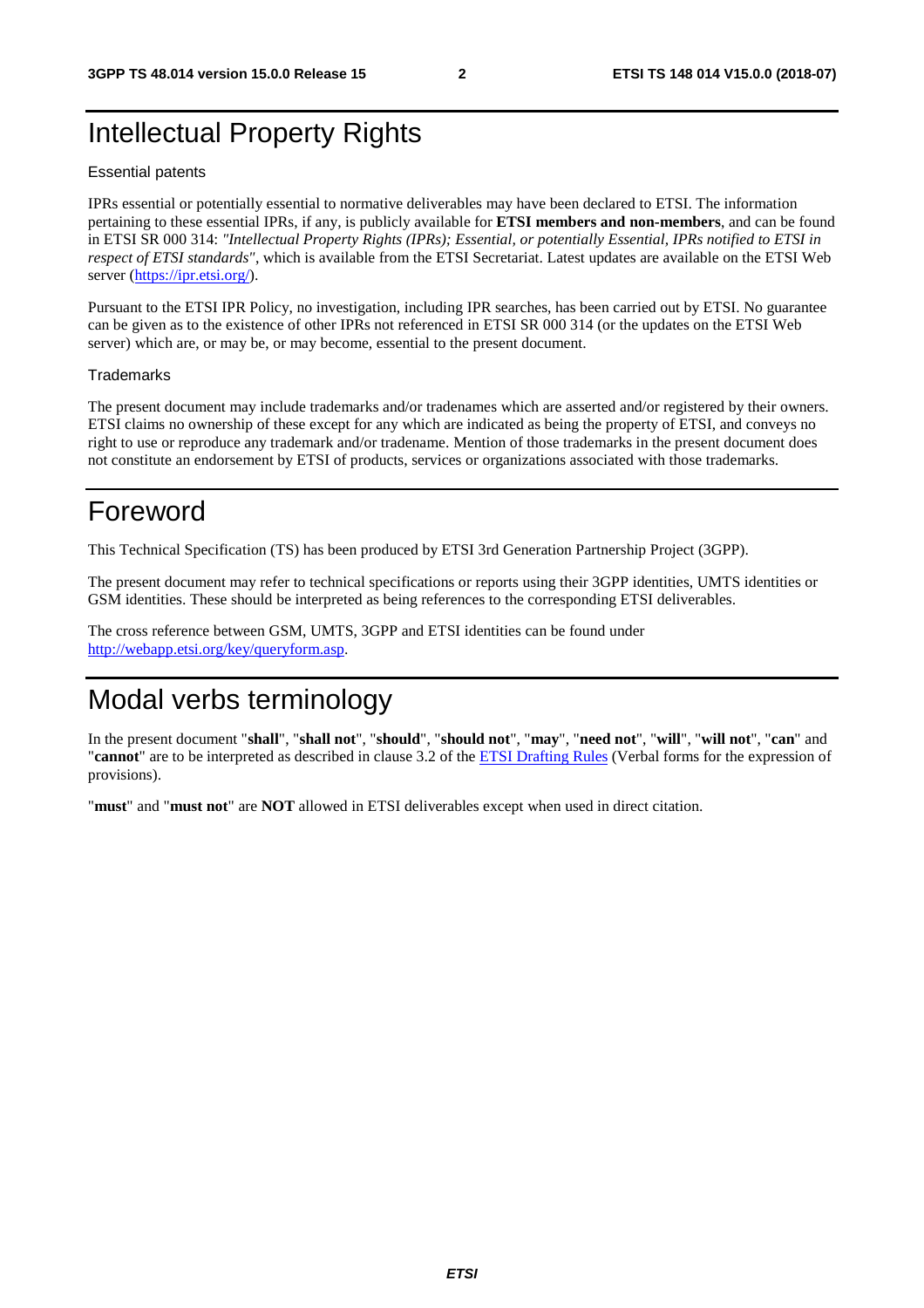# Contents

| -1                            |  |  |  |  |  |  |  |
|-------------------------------|--|--|--|--|--|--|--|
| 2                             |  |  |  |  |  |  |  |
| 3                             |  |  |  |  |  |  |  |
| $\overline{4}$<br>4.1<br>4.2  |  |  |  |  |  |  |  |
| 5<br>5.1<br>5.2<br>5.3<br>5.4 |  |  |  |  |  |  |  |
| <b>Annex A (informative):</b> |  |  |  |  |  |  |  |
|                               |  |  |  |  |  |  |  |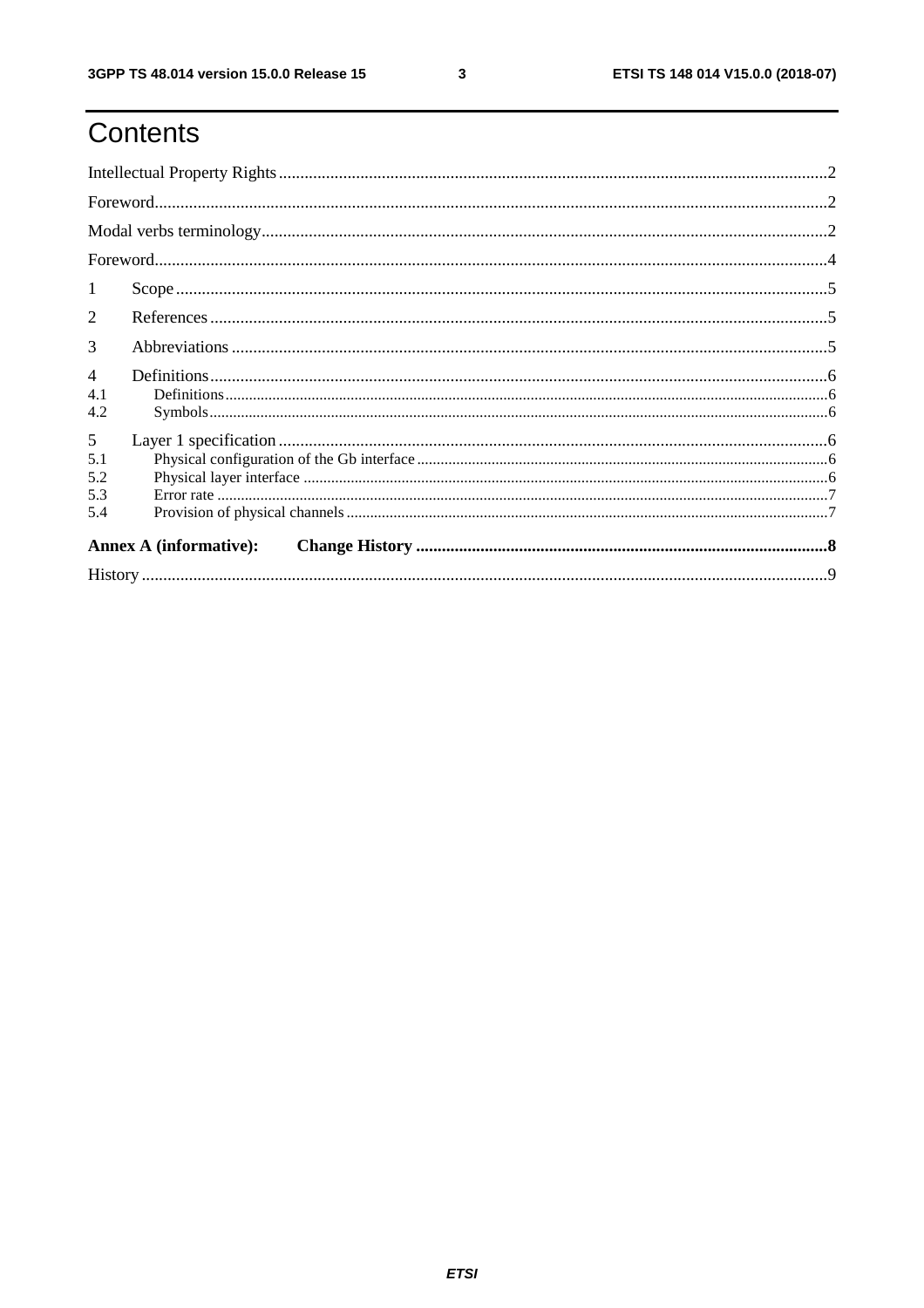## Foreword

This Technical Specification has been produced by the 3rd Generation Partnership Project (3GPP).

The contents of the present document are subject to continuing work within the TSG and may change following formal TSG approval. Should the TSG modify the contents of the present document, it will be re-released by the TSG with an identifying change of release date and an increase in version number as follows:

Version x.y.z

where:

- x the first digit:
	- 1 presented to TSG for information;
	- 2 presented to TSG for approval;
	- 3 or greater indicates TSG approved document under change control.
- y the second digit is incremented for all changes of substance, i.e. technical enhancements, corrections, updates, etc.
- z the third digit is incremented when editorial only changes have been incorporated in the document.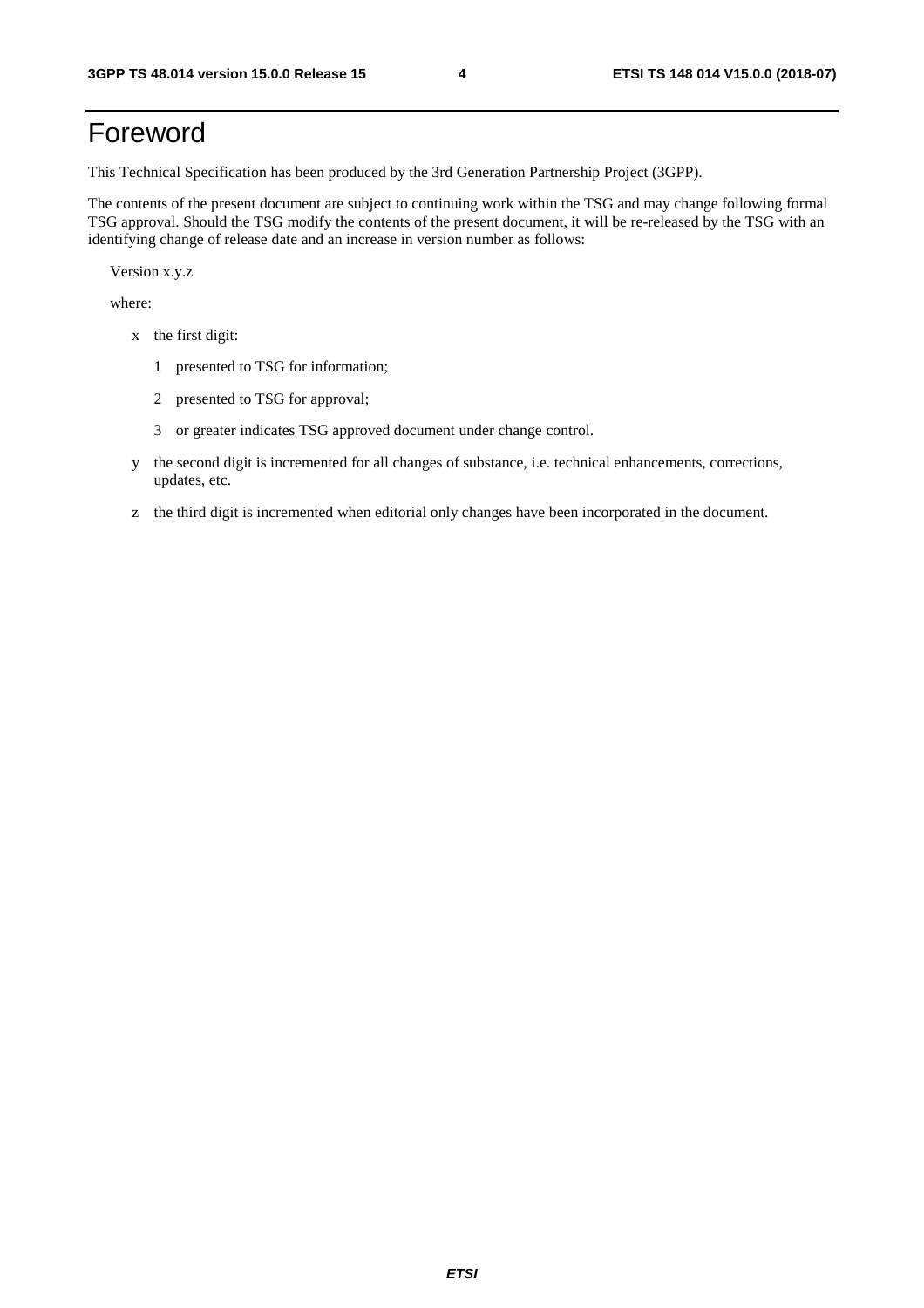#### 1 Scope

The present document specifies the physical layer on the Base Station System (BSS) to Serving GPRS Support Node (SGSN) interface (Gb interface) and references layer 1 standards to be used on this interface.

The protocol stack on the Gb interface is defined in the stage 2 3GPP TS 23.060.

### 2 References

The following documents contain provisions which, through reference in this text, constitute provisions of the present document.

- References are either specific (identified by date of publication, edition number, version number, etc.) or non-specific.
- For a specific reference, subsequent revisions do not apply.
- For a non-specific reference, the latest version applies. In the case of a reference to a 3GPP document (including a GSM document), a non-specific reference implicitly refers to the latest version of that document *in the same Release as the present document*.
- [1] 3GPP TR 21.905: "Vocabulary for 3GPP Specifications".
- [2] 3GPP TS 22.060: "General Packet Radio Service (GPRS); Service description; Stage 1".
- [3] 3GPP TS 23.060: "General Packet Radio Service (GPRS); Service description; Stage 2".
- [4] 3GPP TS 48.004: "Base Station System Mobile-services Switching Centre (BSS-MSC) interface; Layer 1 specification".
- [5] FRF.1.2 (July 2000): "User-to-Network Interface (UNI) Implementation Agreement".
- [6] ITU-T Recommendation G.704 (Blue Book): "Synchronous frame structures used at 1 544, 6 312, 2 048, 8 488 and 44 736 kbit/s hierarchical levels".
- [7] ANSI T1.403-1999: "Network and Customer Installation Interfaces DS1 Electrical Interface".
- [8] Bellcore TR-NWT-001203 Issue 2 (December 1992): "Generic Requirements for the Switched DS1/Switched Fractional DS1 Service Capability From an ISDN Interface (SWF-DS1/ISDN)".
- [9] ITU-T Recommendation V.35: "Data transmission at 48 kilobits per second using 60-108 kHz group band circuits".
- [10] ITU-T Recommendation G.703: "Physical/electrical characteristics of hierarchical digital interfaces".
- [11] ITU-T Recommendation X.21: "Interface between Data Terminal Equipment and Data Circuit-terminating Equipment for synchronous operation on public data networks".
- [12] TIA/EIA-530-A: "High Speed 25-Position Interface for Data Terminal Equipment and Data Circuit-Terminating Equipment, Including Alternative 26-Position Connector (ANSI/TIA/EIA-530-A-92) (R98)".

#### 3 Abbreviations

For the purposes of the present document, the abbreviations given in 3GPP TR 21.905 and 3GPP TS 23.060, and the following apply:

| DCE        | Data Circuit-terminating Equipment |
|------------|------------------------------------|
| <b>DTE</b> | Data Terminal Equipment            |
| <b>FRF</b> | Frame Relay Forum                  |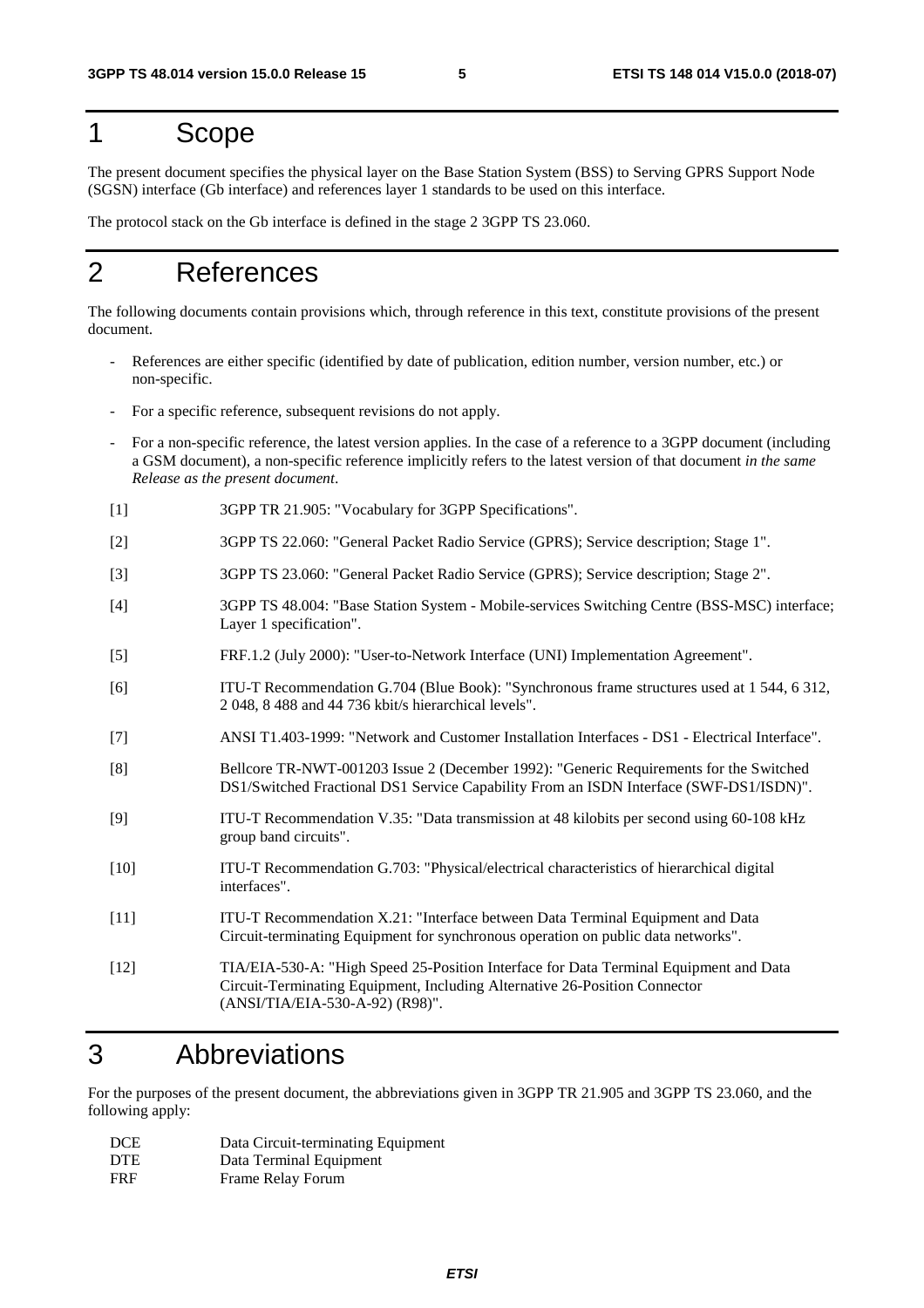### 4 Definitions

#### 4.1 Definitions

For the purposes of the present document, the terms and definitions given in 3GPP TS 22.060 and the following apply:

**E1:** a four wire symmetrical digital transmission path carrying PCM signal at 2 048 kbit/s.

**T1:** a four wire symetrical digital transmission path carrying PCM signal at 1 544 kbit/s.

#### 4.2 Symbols

For the purposes of the present document, the symbols given in 3GPP TS 23.060 apply.

# 5 Layer 1 specification

Since Frame Relay shall be used on the Gb interface for phase 1 of GPRS, see 3GPP TS 23.060, the present document refers to "The Frame Relay Forum User-to-Network Implementation Agreement (UNI)" which recommends physical layer interfaces to be used in conjunction with Frame Relay.

### 5.1 Physical configuration of the Gb interface

The detailed physical configuration of the Gb interface is subject to negociation between operators and equipment providers and is out of the scope of the present document.

EXAMPLE: Point-to-point physical lines or an intermediate Frame Relay network may be used. In the latter case, the two ends of the Gb interface may use different types of physical interfaces.

#### 5.2 Physical layer interface

Each of the physical layer of the Gb interface shall conform to one of the following FRF 1.2 clauses. This does not mean that each BSS and SGSN equipment has to support all of these physical interfaces, it means that the supported physical interfaces shall be compliant with the corresponding clause of FRF 1.2.

- a) clause 2.1.1: ANSI T1.403.
- b) clause 2.1.2: V.35, physical circuit and DTE/DCE interface clauses.
- c) clause 2.1.3: G.703.
- d) clause 2.1.4: G.704.
- e) clause 2.1.5: X.21.
- f) clause 2.1.6: TIA/EIA-530-A.
- g) clause 2.1.7: HSSI.

The Gb interface may be multiplexed with the A interface on the same E1 (2048 kbit/s), or T1 (1544 kbit/s) digital path. In case of E1 interface, ITU-T Recommendation G.704 shall be applied according to FRF 1.2 and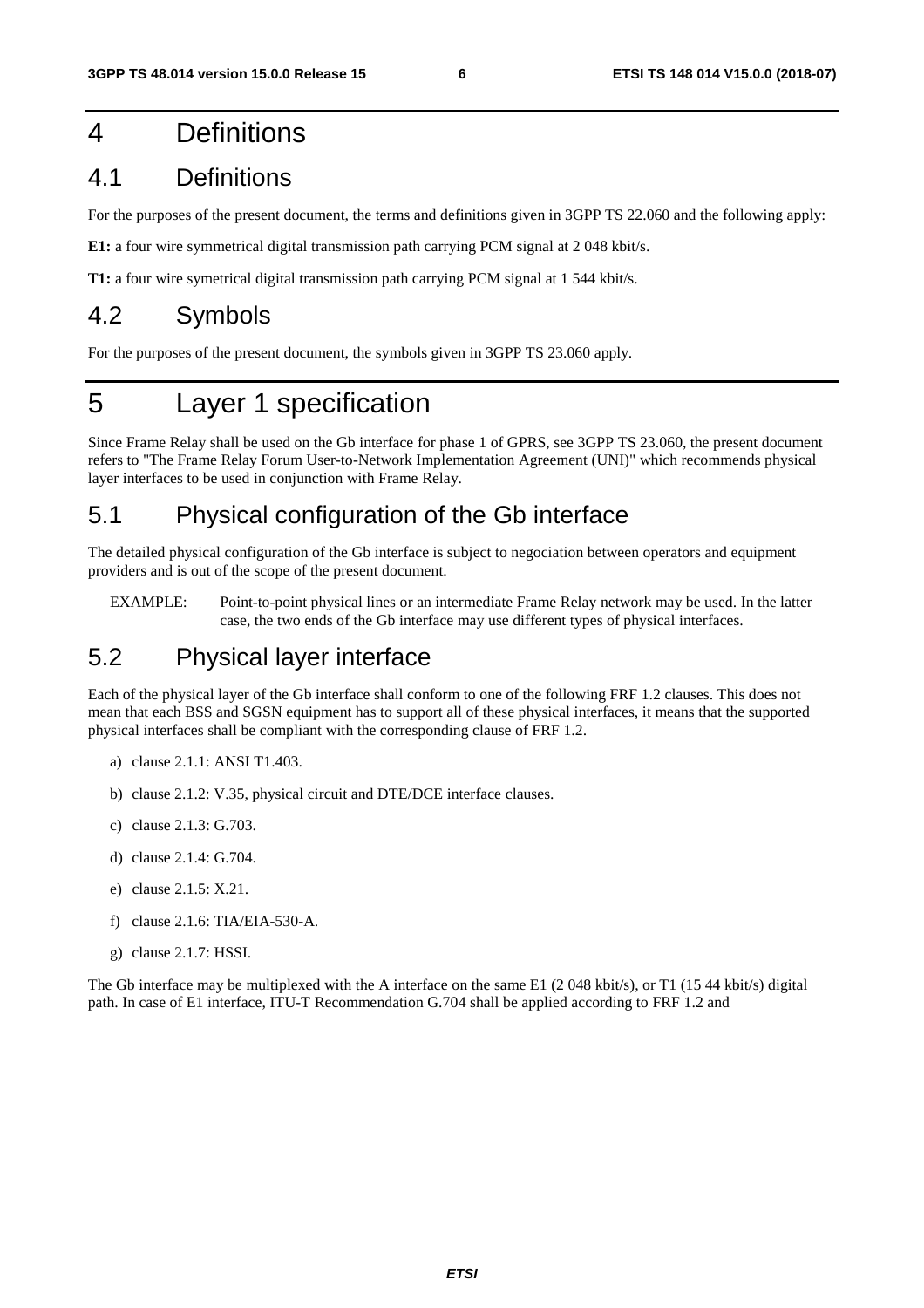3GPP TS 48.004 as appropriate, and in case of T1 interface ANSI T1.403 shall be applied according to FRF 1.1 and 3GPP TS 48.004 as appropriate.

In the case where multiple 64 kbit/s channels are used on an E1 (2048 kbit/s), digital path on the Gb interface, it is recommended to aggregate them into one nx64 kbit/s channel, see ITU-T Recommendation G.704, clause 5 and included clauses. In case where multiple 64 kbit/s channels are used on a T1 (1 544 kbit/s) digital path on the Gb interface, it is recommended to aggregate them into  $nx64kbit/s$  (where  $2 \le n \le 24$ ) channel, see Bellcore TR-NWT-1203. This approach optimises the use of the available bandwidth by taking advantage of the statistical multiplexing at the upper layer. However, this approach requires that no slipping occurs between individual 64 kbit/s channels e.g. when passing through intermediate equipment between BSS and SGSN.

#### 5.3 Error rate

The error rate experienced at the physical layer between the BSS and the SGSN shall be compatible with the operation of the upper layers.

#### 5.4 Provision of physical channels

The physical channels on the Gb interface shall be permanently reserved by means of administrative procedures.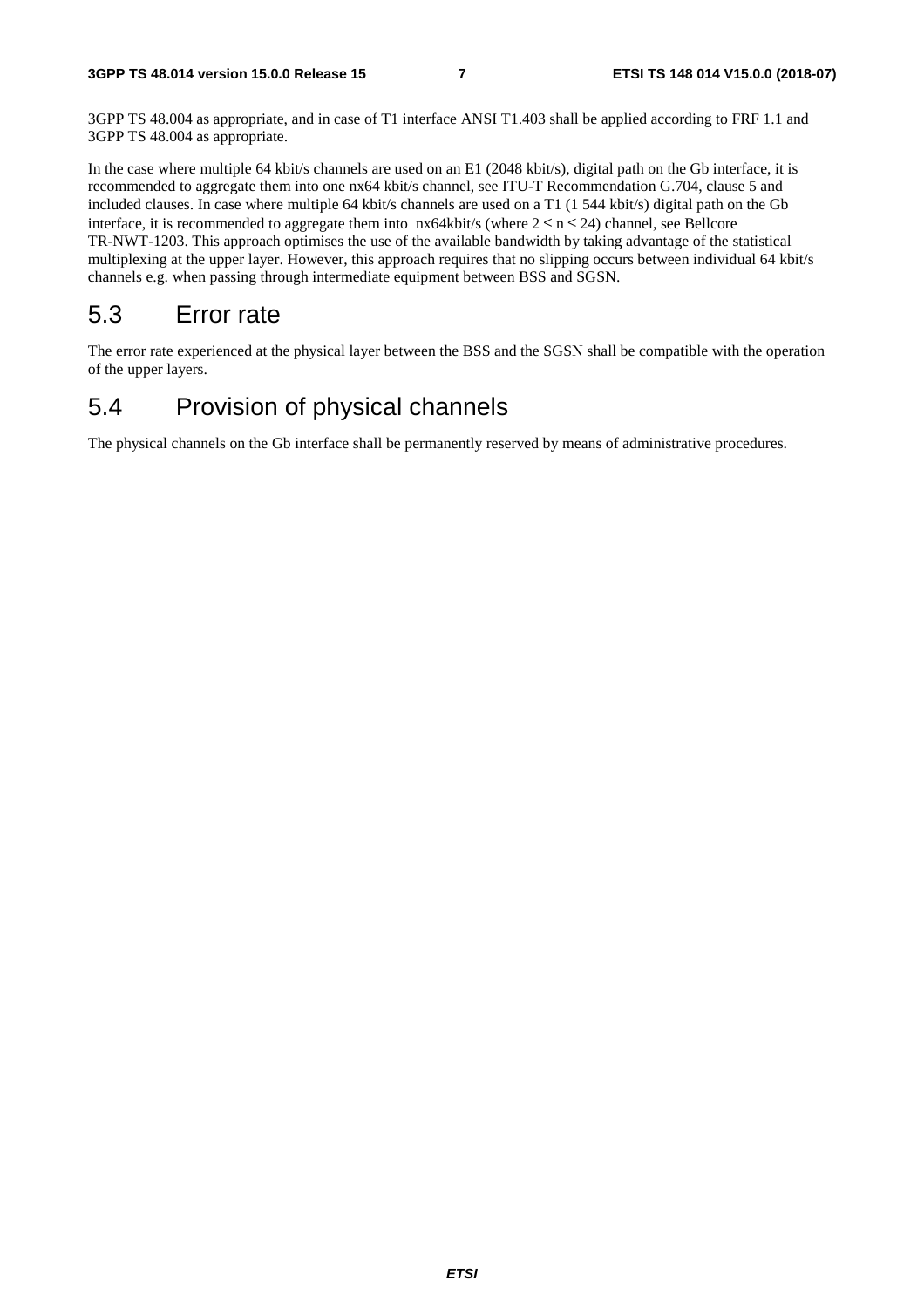# Annex A (informative): Change History

| TSG #                 |                     | TSG Doc.   CR |  | Rev |                                         | <b>Subject/Comment</b>                    | <b>New</b> |                |
|-----------------------|---------------------|---------------|--|-----|-----------------------------------------|-------------------------------------------|------------|----------------|
| January 2016          |                     |               |  |     | Rel-13 version created based on v12.0.0 |                                           | 13.0.0     |                |
| <b>Change history</b> |                     |               |  |     |                                         |                                           |            |                |
| <b>Date</b>           | <b>Meeting TDoc</b> |               |  |     |                                         | <b>CR Rev Cat Subject/Comment</b>         |            | <b>New</b>     |
|                       |                     |               |  |     |                                         |                                           |            | <b>version</b> |
| 2017-03               | 75                  |               |  |     |                                         | Version for Release 14 (frozen at TSG-75) |            | 14.0.0         |
| 2018-06               | <b>SA-80</b>        |               |  |     |                                         | Update to Rel-15 version (MCC)            |            | 15.0.0         |